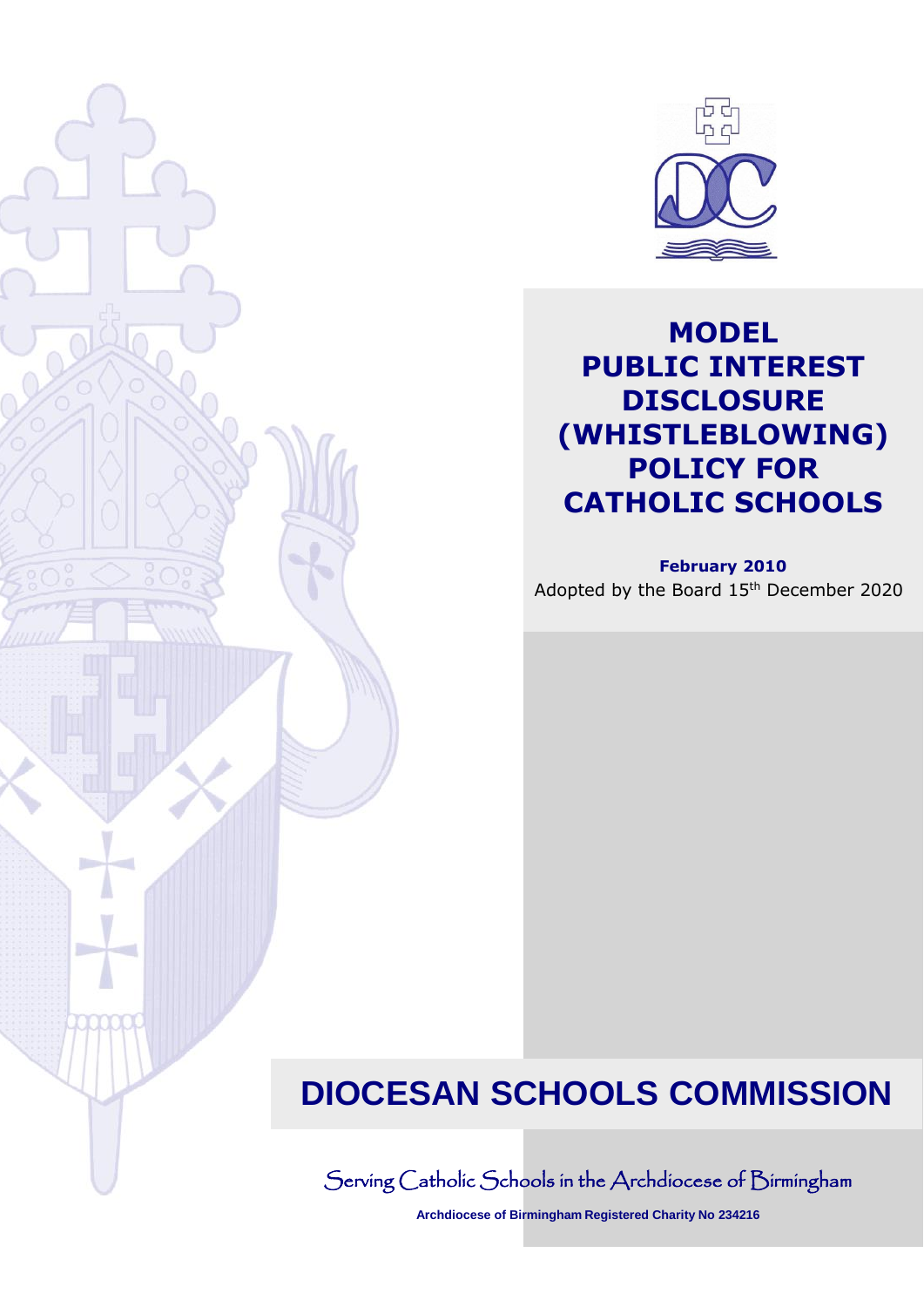## **ARCHDIOCESE OF BIRMINGHAM**

## **DIOCESAN SCHOOLS COMMISSION**

## **MODEL PUBLIC INTEREST DISCLOSURE (WHISTLEBLOWING) POLICY FOR CATHOLIC SCHOOLS**

#### **1 PREAMBLE**

- 1.1 The school is founded by and forms part of the Catholic Church. In addition to the Church's funds which established the school, it is sustained in its mission by receipt of public monies. Accordingly, it is accountable to the Catholic community of which it is a part and which provided the school, and also to the public whose funds it expends.
- 1.2 The school is committed to the highest possible standards of openness, probity and accountability. In line with that commitment, we expect employees and others who working at the school, who have serious concerns about any aspect of the school's work to come forward and voice those concerns. It is recognised that most cases will have to proceed on a confidential basis.
- 1.3 This policy is intended to encourage and enable employees to raise serious concerns they may have within the school. In doing so, the governing Board wishes to make it clear that individuals can inform their employers without fear of victimisation, discrimination or disadvantage as a result of their 'whistleblowing'.

#### **2 LEGISLATIVE BACKGROUND**

- 2.1 *The Public Interest Disclosure Act 1998* (known as the 'Whistleblowers Act') protects employees against any detrimental treatment or dismissal if, in the interest of the public, they disclose to their employer matters concerning the conduct of the school and its personnel that would normally be regarded as confidential.
- 2.2 It does not apply to any grievance that an employee may have about his/her own employment for which governors have already established statutory procedures to enable them to seek redress under the provisions of the School Staffing (England) Regulations 2003, Regulation 6  $(1)(b)^{1}$ .

 $\overline{a}$ <sup>1</sup> Commonly known as Grievance Procedure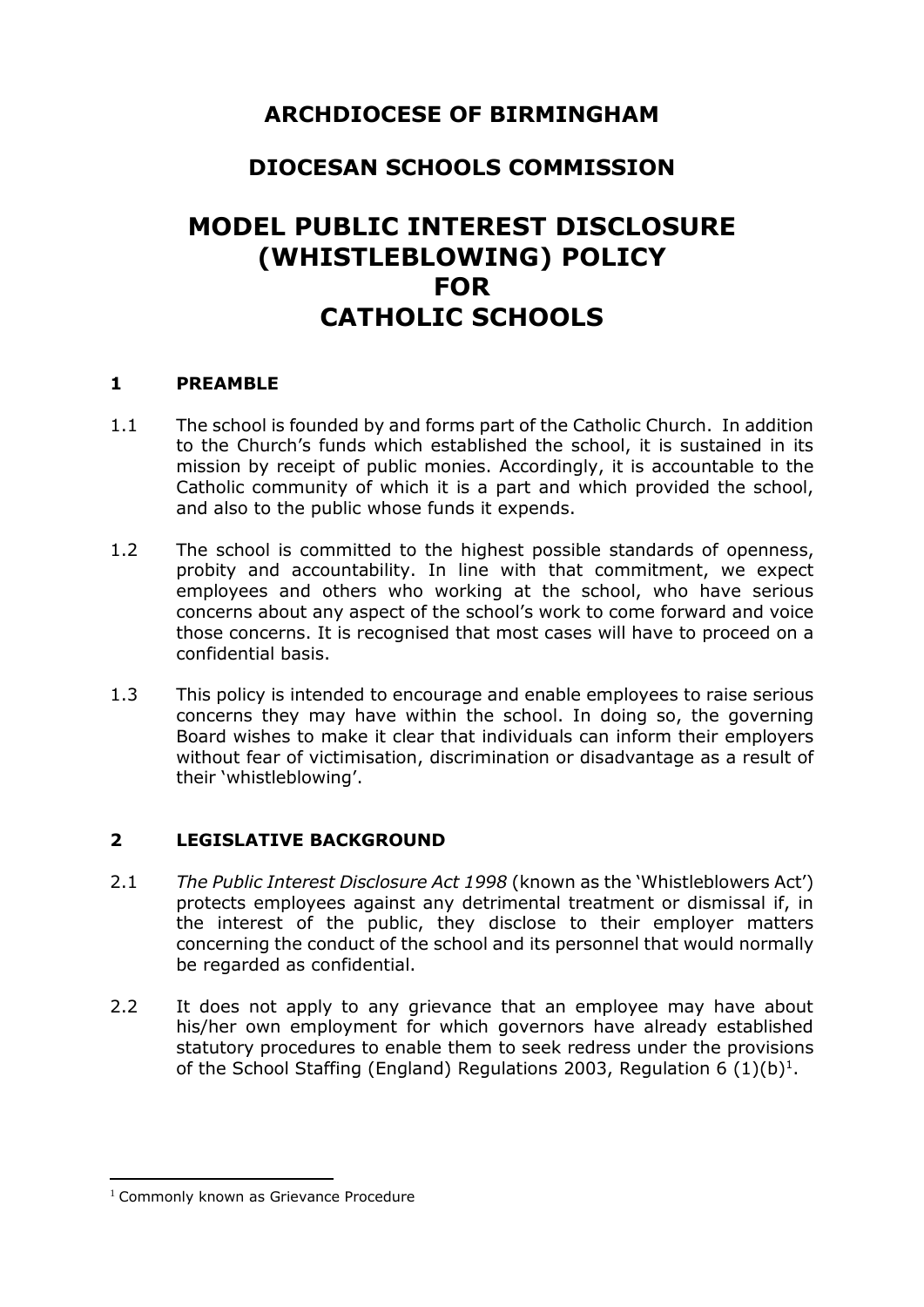#### **3 AIMS AND SCOPE OF THIS POLICY**

- 3.1 This policy is intended to cover any major concerns that qualify for protection as 'qualifying disclosures' and fall outside the scope of other statutory procedures adopted by the governing Board. Qualifying disclosures are disclosures of information which the employee reasonably believes to show one of the following matters is happening now, took place in the past or is likely to happen in the future:
	- conduct which is an offence, a breach of the law or contrary to Church teaching;
	- disclosures related to miscarriages of justice;
	- health and safety risks, including risks to the public as well as other employees;
	- damage to the environment;
	- the unauthorised use of public or Church funds;
	- possible fraud and corruption;
	- abuse of students;
	- any other unethical or immoral conduct;
	- the deliberate covering up any malpractice listed above.
- 3.2 Thus, any serious concerns that any employee may have about malpractice in any aspect of service provision or the conduct of employees or governors of the school or others acting on behalf of the school can be reported under this policy.
- 3.3 The conduct in question may be something that makes an employee feel uncomfortable in terms of known standards, his/her experience or the values, beliefs and standards to which the school subscribes, is against the school's trust deed or instrument of government or policies, falls below established standards of practice; or amounts to improper conduct.

#### **4 SAFEGUARDS FOR WHISTLEBLOWERS**

- 4.1 The school will not tolerate any harassment or victimisation (including informal pressures) and will take appropriate action to protect employees when they raise a concern in good faith.
- 4.2 Qualifying disclosures may be made to **the employer** or via internal procedures.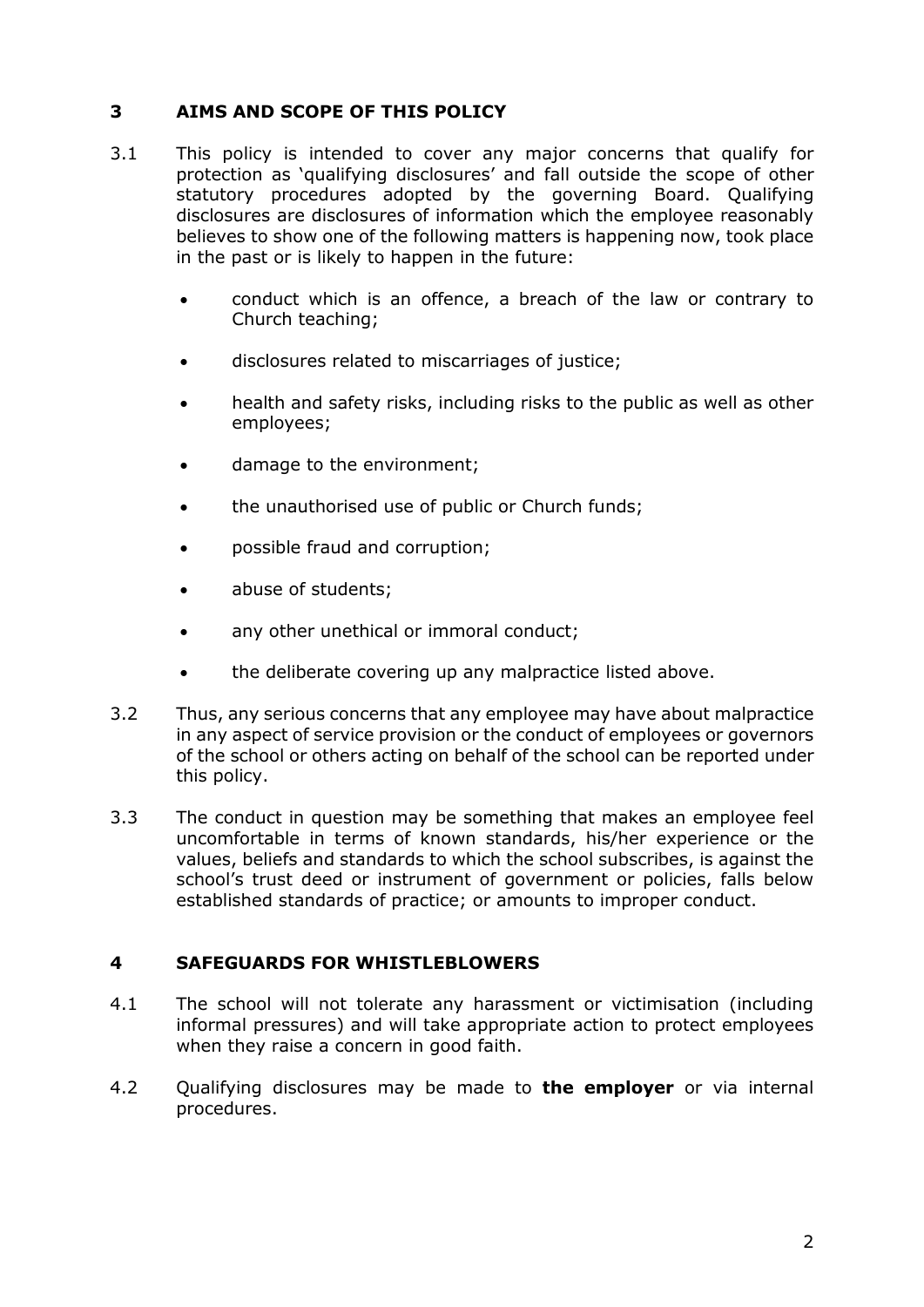- 4.2.1 A qualifying disclosure will be a protected disclosure where:
	- it is made to the employer either directly or by procedures authorised by the employer for that purpose;

or

 it is made to another person whom the worker reasonably believes to be solely or mainly responsible for the relevant failure;

and

- the employee acts in good faith.
- 4.3 Qualifying disclosures may be made to a **prescribed person. 2**
- 4.3.1 A qualifying disclosure will be a protected disclosure where:
	- it is made to a person or body which has been prescribed by the Secretary of State for the purpose of receiving disclosures about the matter concerned;
	- the employee believes that the matter falls within the description of matters for which the person or body has been prescribed;
	- the employee reasonably believes that the information and any allegation it contains are substantially true;
	- the employee makes the disclosure in good faith.
- 4.4 Qualifying disclosures may be made to a **legal adviser**.
- 4.4.1 A qualifying disclosure will be a protected disclosure where:
	- It is made to a legal adviser in the course of obtaining legal advice;
- 4.5 Qualifying disclosures may be made to a **Government Minister.**
- 4.5.1 A qualifying disclosure will be a protected disclosure where:
	- it is made by an employee of a Government appointed organisation such as a non-departmental public body to a Government Minister either directly or via departmental officials
	- it is made in good faith
- 4.6 Qualifying disclosures may be made to **others** not listed above.
- 4.6.1 A qualifying disclosure will only be a protected disclosure where:
	- the employee reasonably believes that the information and any allegation it contains are substantially true;
	- the employee makes the disclosure in good faith;

<sup>-</sup> $2$  See Appendix 2 for a list of prescribed persons and the matters for which they are prescribed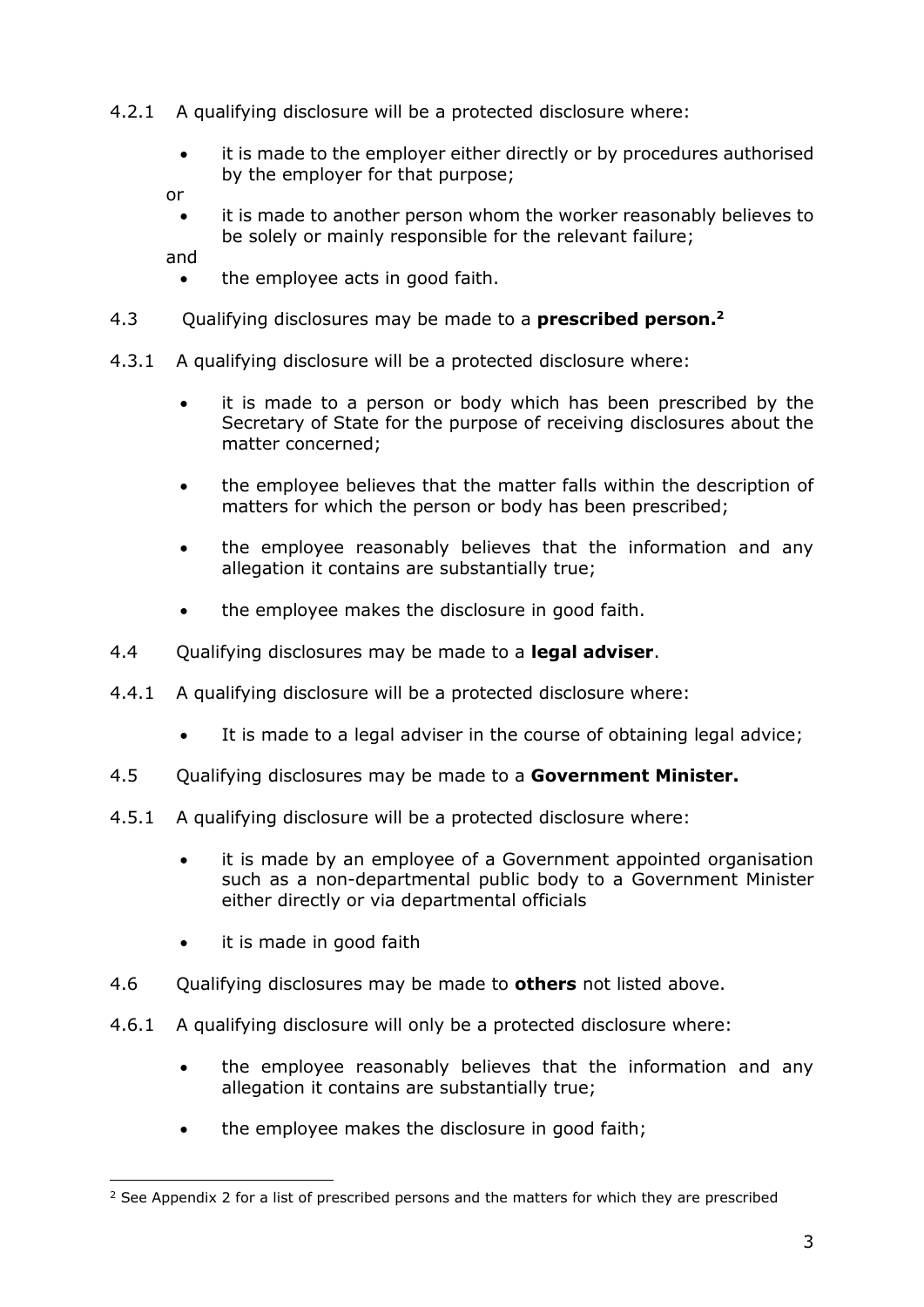- the employee does not act for personal gain;
- the employee reasonably believes that he/she would be subjected to a detriment by his/her employer if disclosure were to be made to the employer or to a prescribed person;
- in the absence of an appropriate prescribed person the employee reasonably believed that the disclosure to the employer would result in the destruction or concealment of information about the wrongdoing;
- the employee had previously disclosed substantially the same information to his employer or to a prescribed person;
- it is reasonable for the employee to make the disclosure;
- 4.6.2 An employment tribunal will decide whether the employee acted reasonably in the circumstances but in particular will take into account:
	- the identity of the person to whom the disclosure was made e.g. it may be more likely to be considered reasonable to disclose to a professional body that has responsibility for standards and conduct in a particular field rather than to the media;
	- the seriousness of the relevant failure;
	- whether the relevant failure is continuing or is likely to occur again;
	- whether the disclosure breaches the employer's duty of confidentiality to others;
	- what action has or might reasonably be expected to have been taken if a disclosure was made previously to the employer or a prescribed person;
	- whether the employee complied with any internal procedures approved by the employer if a disclosure was made previously to the employer;
- 4.7 Qualifying disclosures may be made about **exceptionally serious failures** and in these cases employees do not need to go through the normal channels and can publicly 'blow the whistle' straight away.
- 4.7.1 However, it is not enough for something to be an 'exceptionally serious failure' in the employee's opinion alone e.g. if he/she does not agree with a working practice. It must be a matter of fact that something is a genuinely serious failure. An example could be an exceptionally serious health and safety issue that is putting employees or others lives at risk.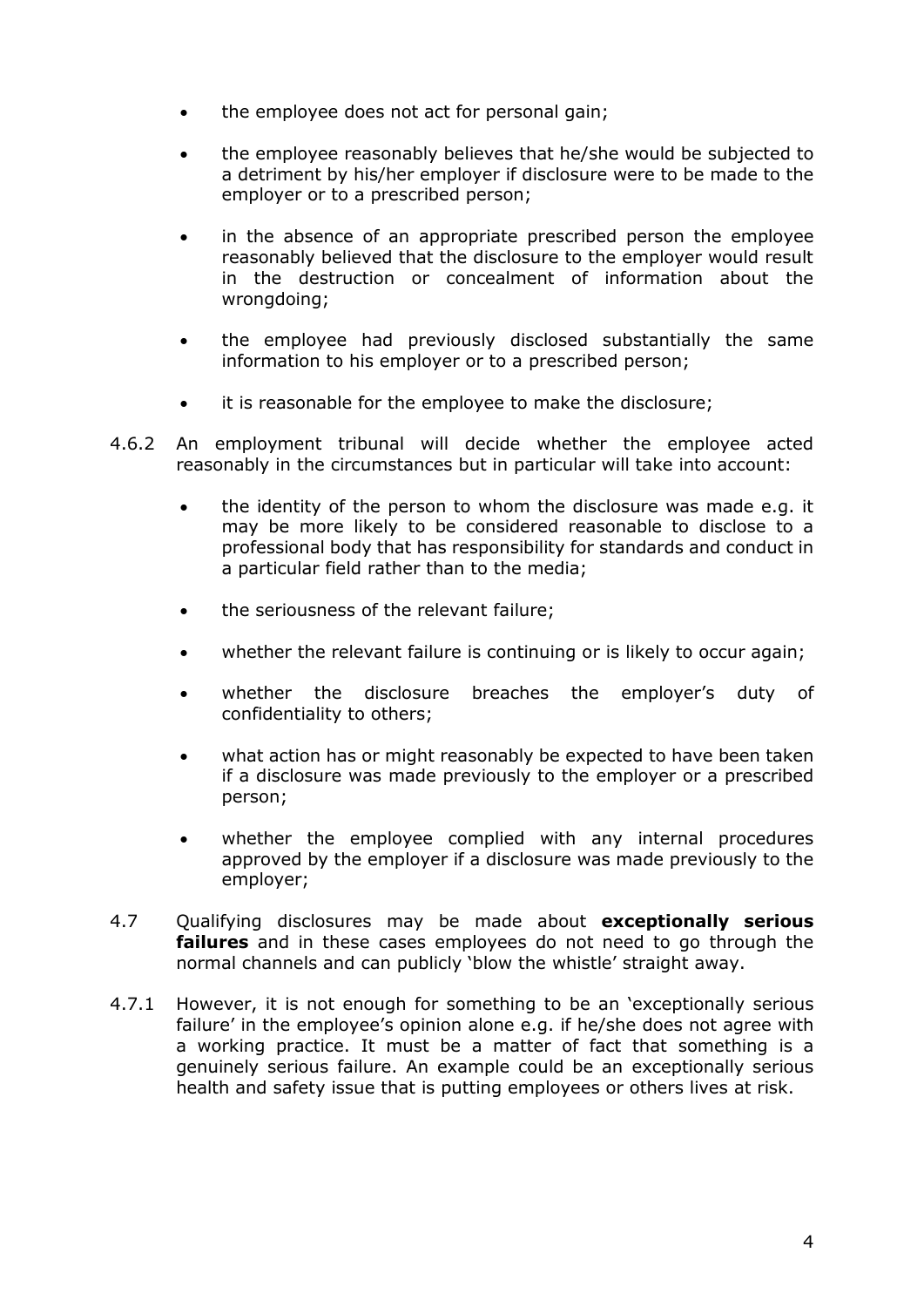- 4.7.2 Making a public disclosure e.g. to the media, is a serious matter and employees should get professional advice to confirm that the matter could be classed as an 'exceptionally serious failure' before taking such action.
- 4.7.3 A qualifying disclosure will be a protected disclosure where:
	- the employee reasonably believes that the information and any allegation it contains are substantially true;
	- the employee makes the disclosure in good faith;
	- the employee does not act for personal gain;
	- it is reasonable for the worker to make the disclosure in view of all the circumstances, having regard in particular to the identity of the person to whom the disclosure is made**.**
- 4.8 Any investigation into allegations of potential malpractice will not influence employees or be influenced by any disciplinary or redundancy procedures that might affect them.
- 4.9 Any provision in an agreement between employee and employer which would prevent the employee from making disclosures protected by the new provisions is void.
- 4.10 Employees do not have to raise a grievance in order to make a protected disclosure. The statutory minimum grievance procedures apply to a protected disclosure only if the employee actually intends that the disclosure constitutes raising the matter with his employer as a grievance.

#### **5 CONFIDENTIALITY**

5.1 All concerns will be treated in confidence and every effort will be made not to reveal an employee's identity if they so wish. At the appropriate time, however, he/she may need to come forward as a witness. Employees reporting concerns also have a duty to observe this confidentiality.

#### **6 ANONYMOUS ALLEGATIONS**

- 6.1 Employees are encouraged to put their name to their allegation wherever possible. Concerns expressed anonymously are much less powerful but will be considered at the discretion of the school. In exercising this discretion, the factors to be taken into account will include:
	- the seriousness of the issue raised;
	- the credibility of the concern;
	- the likelihood of confirming the allegation from attributable sources.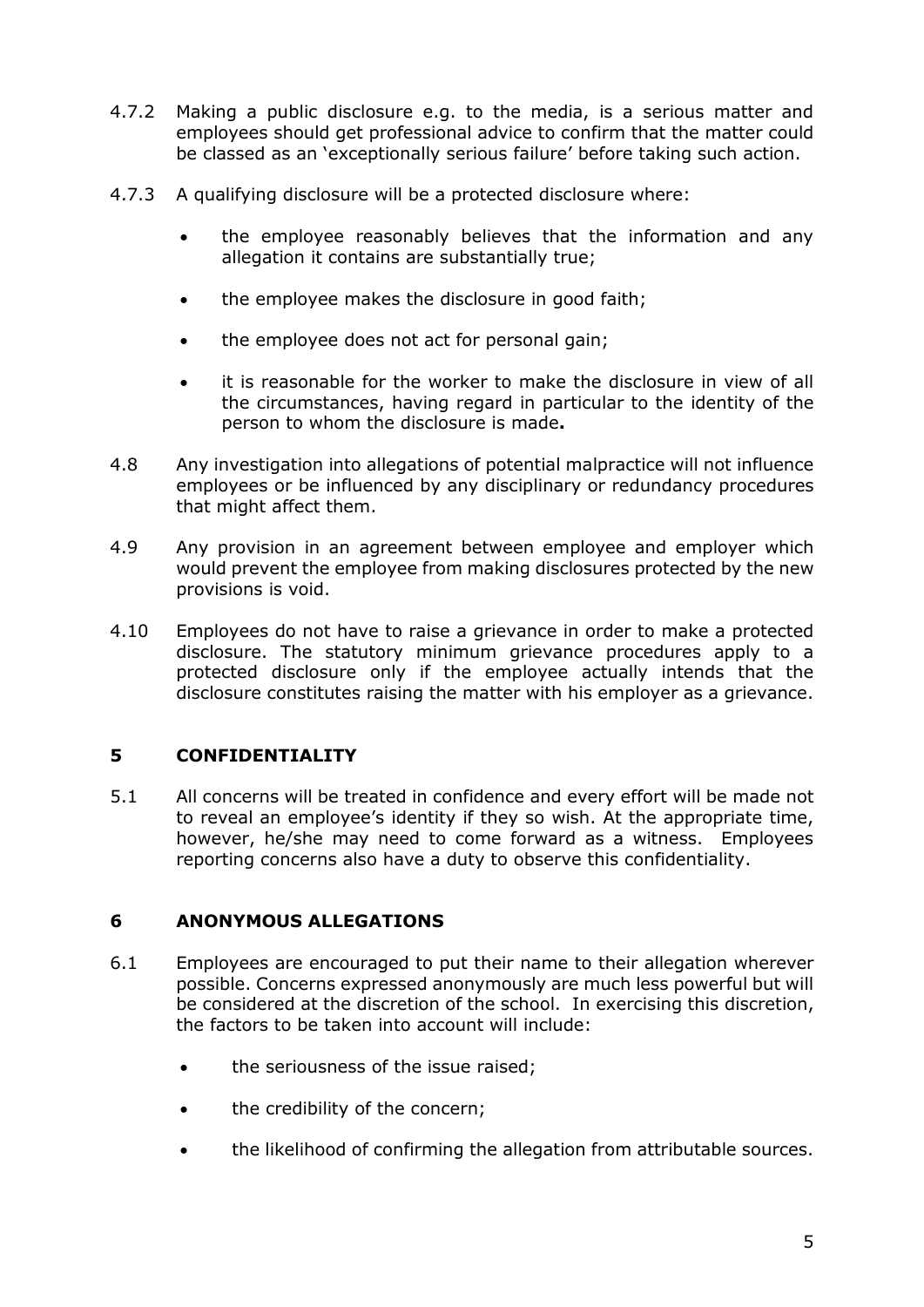#### **7 UNTRUE ALLEGATIONS**

- 7.1 It should be noted that in making a disclosure the employee must have reasonable belief that the information disclosed tends to show a relevant failure as listed in **paragraph 3.1** above.
- 7.2 If an employee makes an allegation in good faith, but it is not confirmed by the investigation, no action will be taken against him/her.
- 7.3 If, however, an employee makes an allegation frivolously, maliciously, or for personal gain, disciplinary action may follow.

#### **8 RAISING A CONCERN**

- 8.1 If an employee reasonably believes that he/she has discovered serious malpractice within the school he/she should ideally raise these concerns with his/her line manager who would take the matter to the headteacher.
- 8.2 However, if, for whatever reason this is not possible or appropriate, the employee should contact the headteacher directly.
- 8.3 If the employee suspects that the headteacher may be involved in the malpractice, then he/she should contact the chair of the governing Board.
- 8.4 If the employee also suspects involvement by the chair of the governing Board, then he/she should contact the Director of Schools at the Diocesan Schools Commission.
- 8.5 Employees will be given the opportunity to discuss their suspicions with the appropriate investigating officer who will arrange for an investigation to take place.
- 8.6 Who the investigating officer might be, will depend upon the circumstances of the concern and the individual(s) whom the employee suspects may be involved. If the concern has been raised with the headteacher or the chair of the governing Board, they will seek advice from the Director of Schools at the Diocesan Schools Commission and an appropriate investigating officer will be appointed. This may be the headteacher, a governor, an officer of the Diocese, an officer of the local authority or other qualified person.
- 8.7 Within ten working days of the initial meeting, the investigating officer will write to confirm the details of the concern and that an investigation will take place.
- 8.8 Throughout the investigation, the complainant will be kept informed of progress and will normally be advised of the eventual outcome, subject to third party rights.
- 8.9 All correspondence will be addressed to the complainant's home.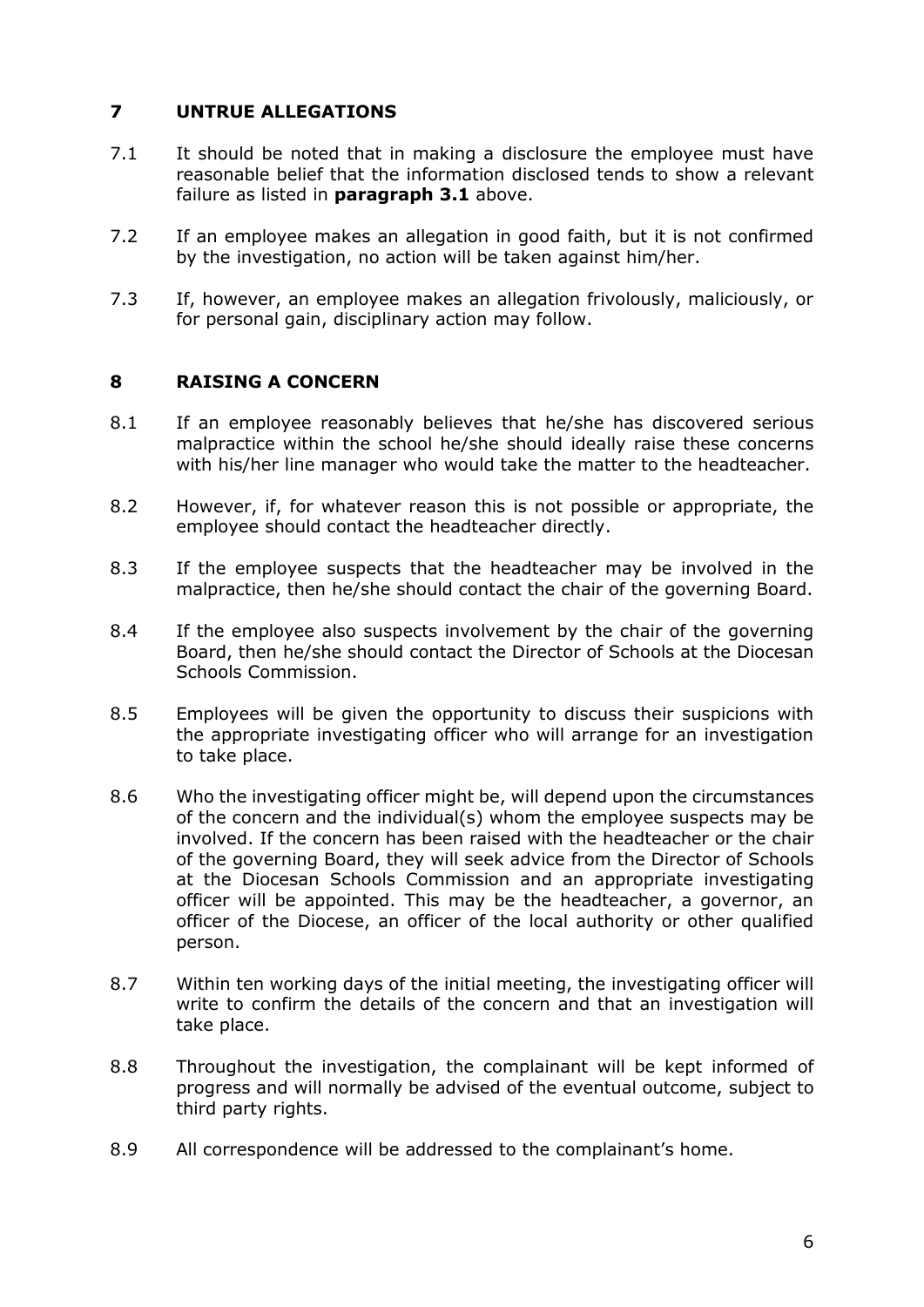- 8.10 If a meeting is needed, it may be arranged off site if desired, and a union representative or a friend may accompany the complainant.
- 8.11 Although records will need to be kept as the enquiries progress, these will be of an anonymous nature.
- 8.12 There can be no prescribed time limits for completion of the investigative process, but it will obviously be in the interests of all concerned if the issue is resolved without delay.
- 8.13 If the complainant has any concerns about the way in which the investigation is being handled, then he/she should raise this with the designated investigating officer in the first instance. If the complaint remains unresolved then the complainant may contact the Diocesan Director of Schools with his/her concerns.
- 8.14 When the investigation is complete a report will be presented to the governing Board, which will decide upon the appropriate course of action.
- 8.15 Subject to any relevant legal constraints, the complainant will be informed of the action to be taken. If the complainant does not agree with the outcome then he/she will have seven days in which to make his/her concerns known to the governing Board, via the chair of the governing Board.
- 8.16 If the complainant remains dissatisfied with the response from the governing Board, then he/she may consider contacting the Secretary of State for Children, Schools and Families, who has the power to intervene if the governing Board appears to be acting unreasonably. $3$  The complainant should be aware, however, that this course of action could have serious implications.

**Acknowledgements** - Paul Barber MA (Cantab), Barrister-at-Law and Director of Schools, Archdiocese of Westminster. Department For Business Enterprise Regulatory Reform. Direct.gov.uk.

-

<sup>&</sup>lt;sup>3</sup> Education Act 1996, Section 497 (Default Powers of the Secretary of State)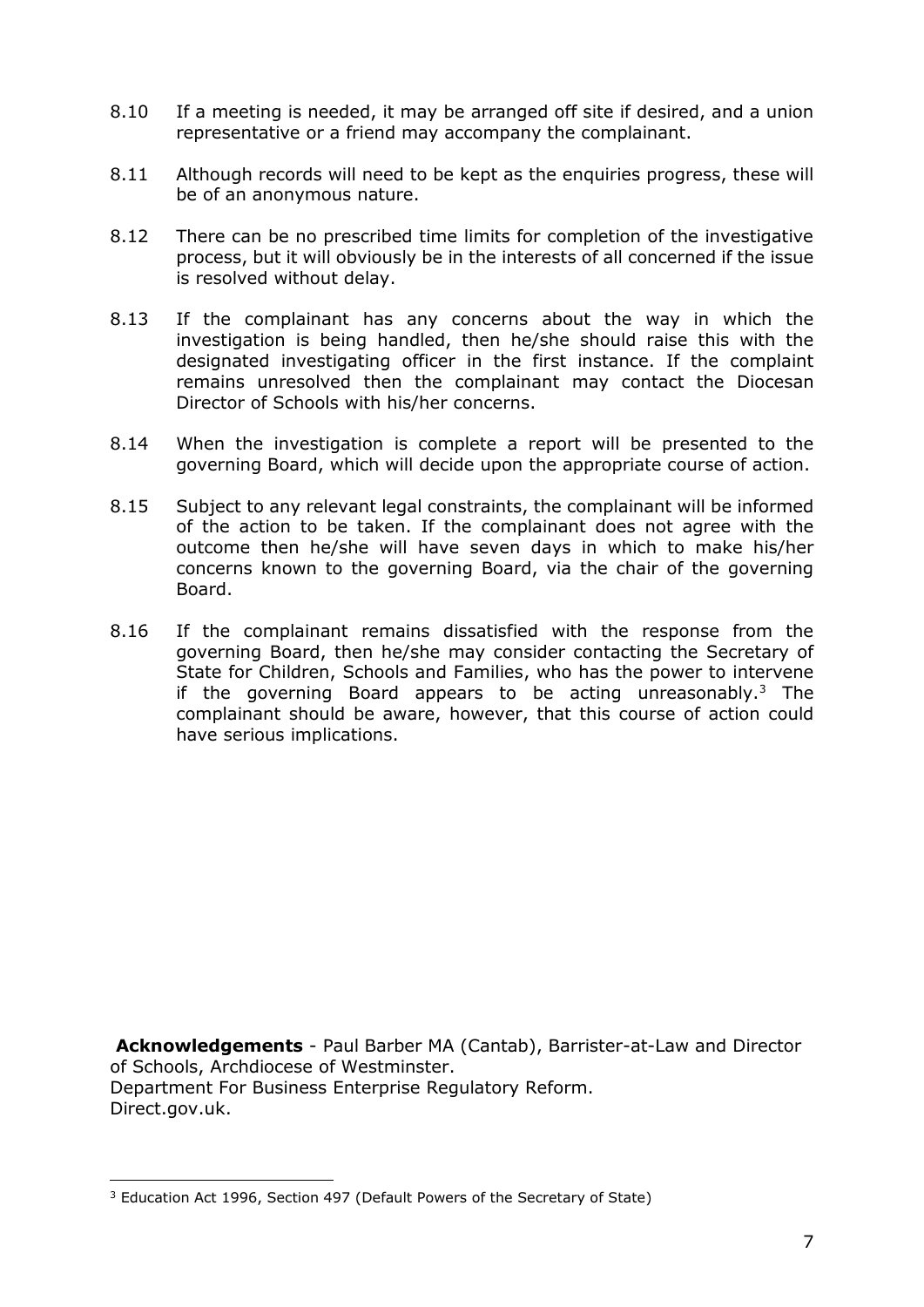**This policy has been agreed between representatives of the Catholic Archdiocese of Birmingham Diocesan Schools Commission and the teachers' organisations listed below:**

**The Association of Teachers and Lecturers The National Association of Headteachers The National Association of Schoolmasters Union of Women Teachers The National Union of Teachers The Association of School and College Leaders**

**Dated 11 February 2010. Revised 12 December 2019**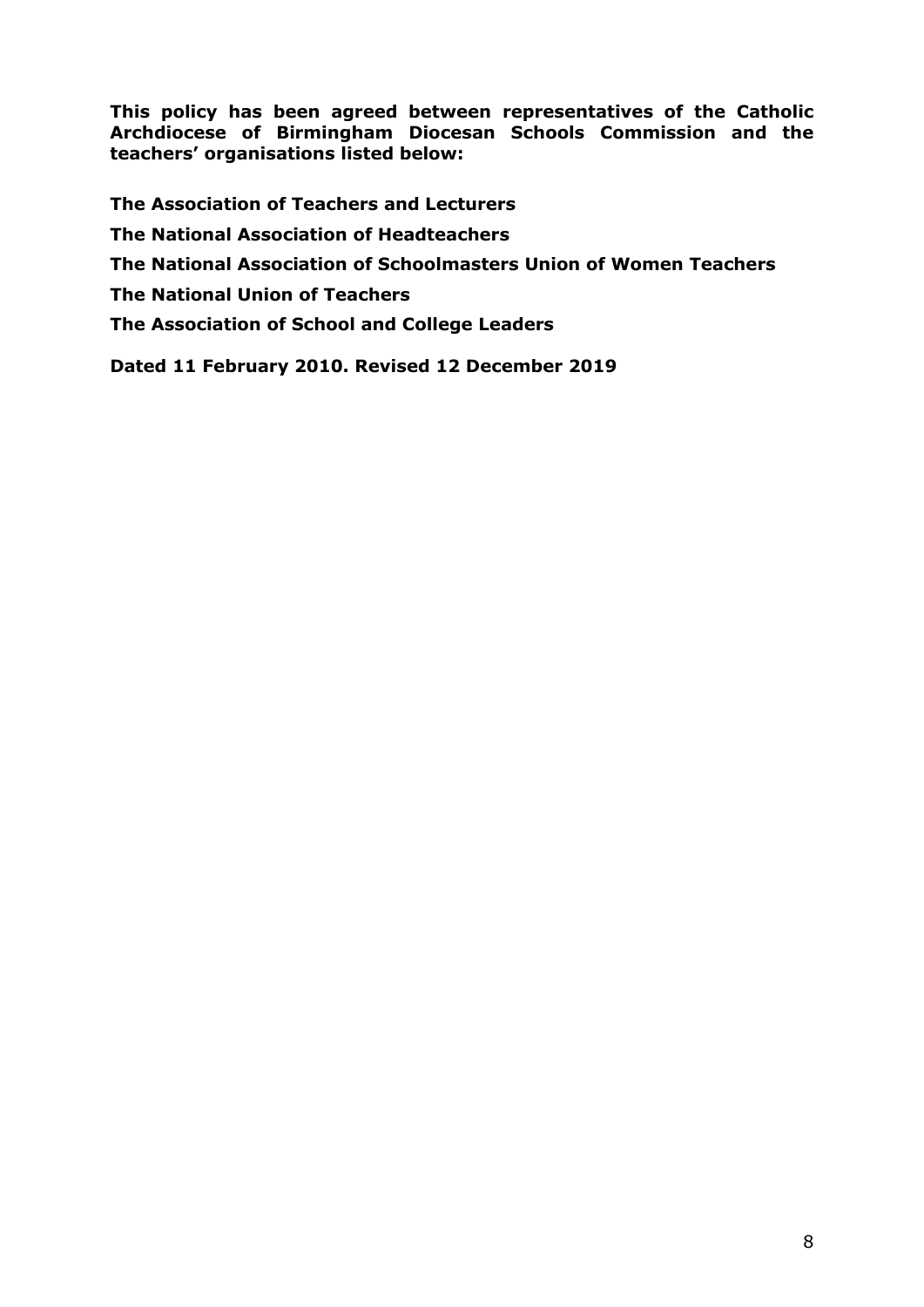



#### **LIST OF CONTACTS**

**Adam Hardy, Director of Schools Archdiocese of Birmingham 61 Coventry Road Coleshill Birmingham B46 3EA 01675 430230**

**Secretary of State Department for Education Sanctuary Buildings Great Smith Street London SW1P 3BT 020 7925 5000**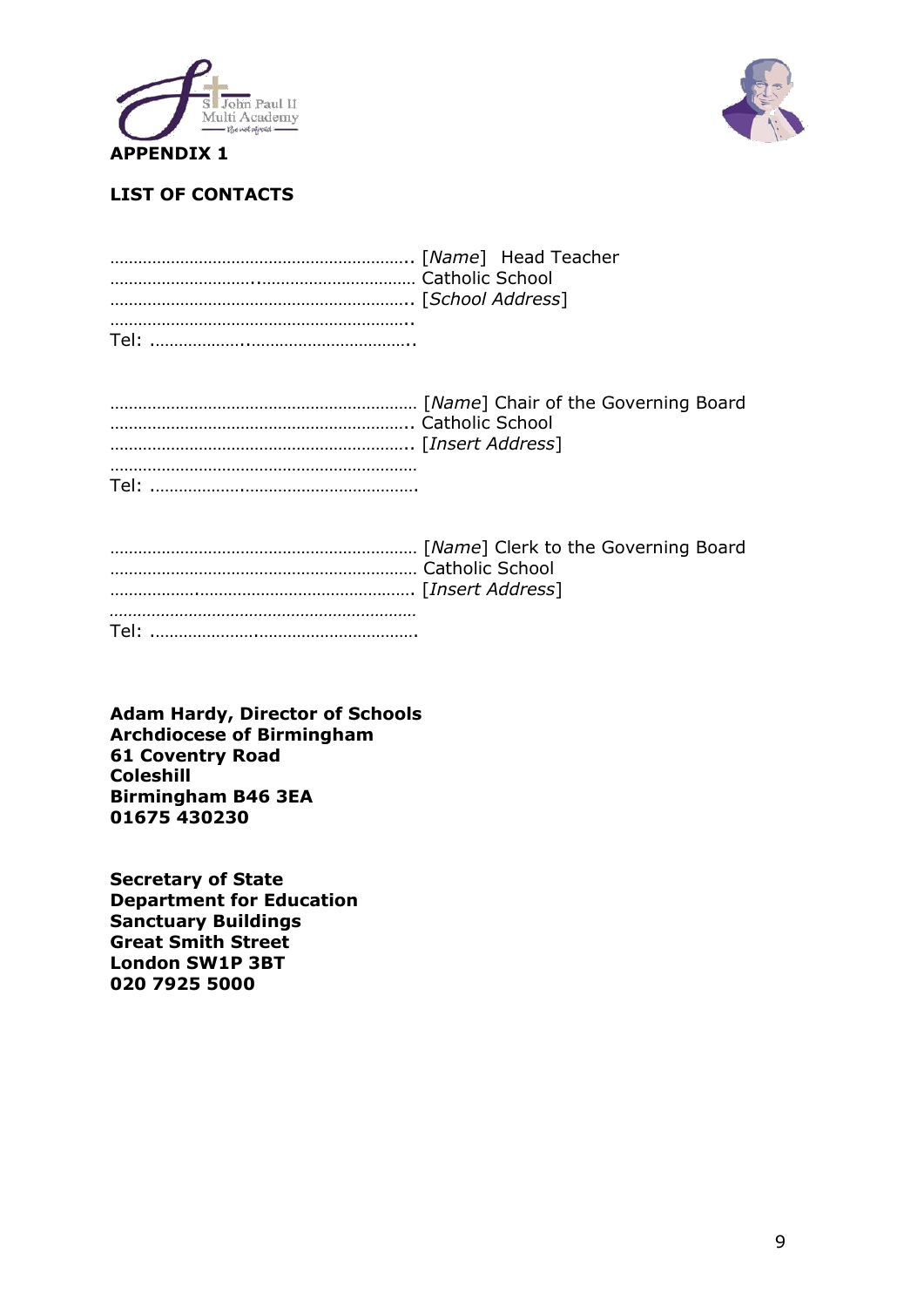



#### **APPENDIX 2**

#### **LIST OF PRESCRIBED PERSONS AND THE MATTERS FOR WHICH THEY ARE PRESCRIBED**

#### **TO REPORT A CONCERN: Contact Trustee Maria Stirrop -** [m.stirrop@stjosutton.net;](mailto:m.stirrop@stjosutton.net) **Or Matthew Emery -** [m.emery@stnicholassutton.org.uk;](mailto:m.emery@stnicholassutton.org.uk)

**The Audit Commission for England and Wales –** The proper conduct of public business, value for money, fraud and corruption in local government. **The Audit Commission 1 Vincent Square London SW1P 2PN 020 7630 1019**

**The Charity Commissioners for England and Wales** – The proper administration of charities and of funds given or held for charitable purposes.

**Charity Commission Liverpool Head of Operations 2 nd Floor 20 Kings Parade Queens Dock Liverpool L3 4DQ 0870 333 0123**

**Children's Commissioner –** Matters relating to the views and interests of children. **Children's Commissioner 11 Million 1 London Bridge London SE1 9BG 0844 4800 9113**

**Health and Safety Executive –** Matters which may affect the health and safety of any individual at work; matters which may affect the health and Safety of any member of the public arising out of or in connection with the activities of persons at work.

**Health and Safety Executive Information Services Caerphilly Business Park Caerphilly South Wales CF83 3GG 0845 345 0055**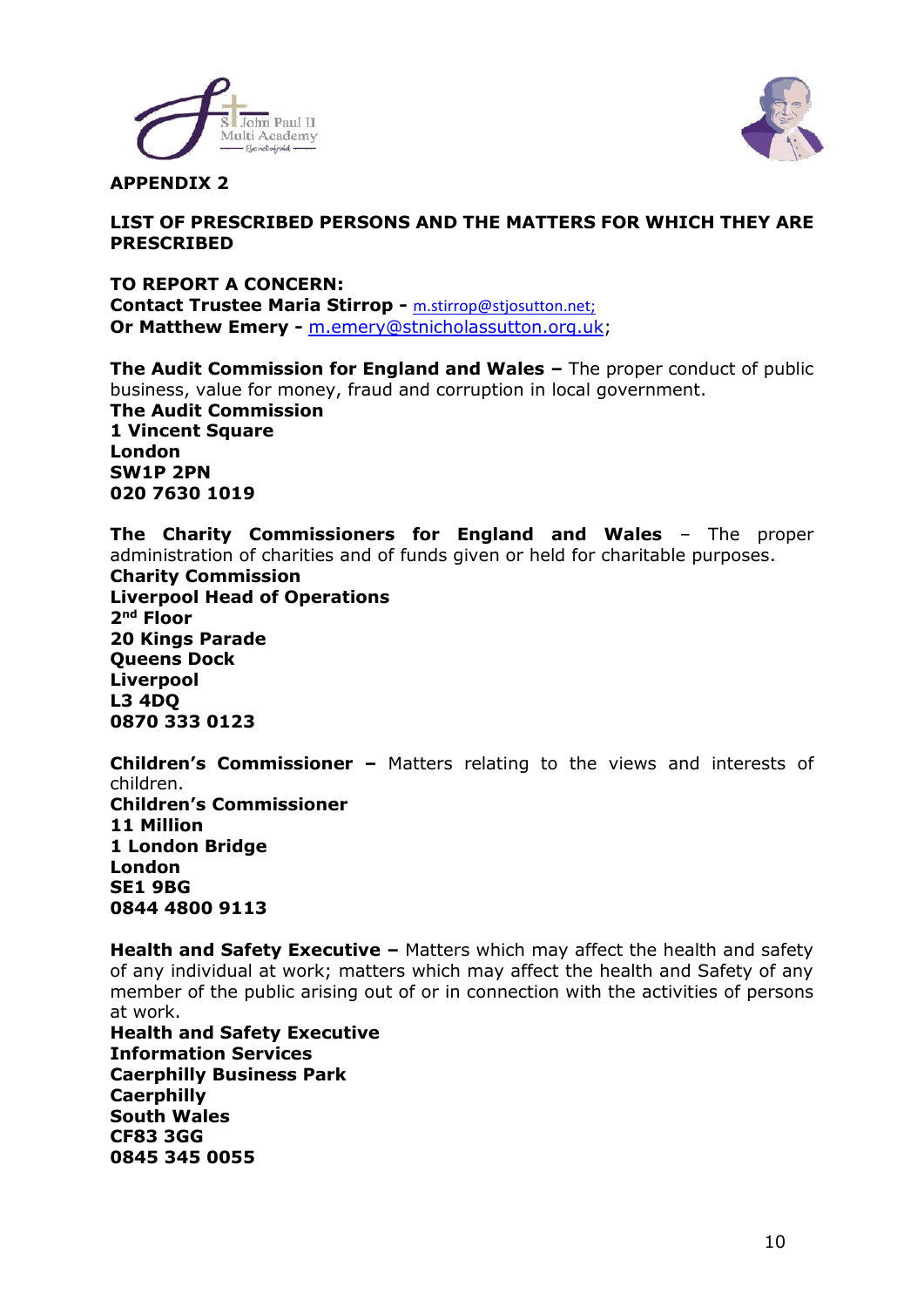**Information Commissioner** – Compliance with the requirements of legislation relating to data protection and to freedom of information. **The Office of the Information Commissioner Wycliffe House Water Lane Wilmslow Cheshire SK9 5AF 01625 545700**

**Advisory, Conciliation and Arbitration Service (ACAS) – ACAS** operates a national network of helplines which deal with queries about employment matters, including the rights and obligations arising out of employment law.

**The relevant Local Authority -** Under section 18 of the *Health and Safety at Work Act 1974* will investigate matters which may affect the health and safety of any individual at work; matters which may affect the health and safety of any member of the public arising out of or in connection with the activities of persons at work.

> **Diocesan Schools Commission Tel: 01675 430230 Fax: 01675 430321 Email: bdsc@bdsc.org.uk Web: [www.bdsc.org.uk](http://www.bdsc.org.uk/) See website for address**